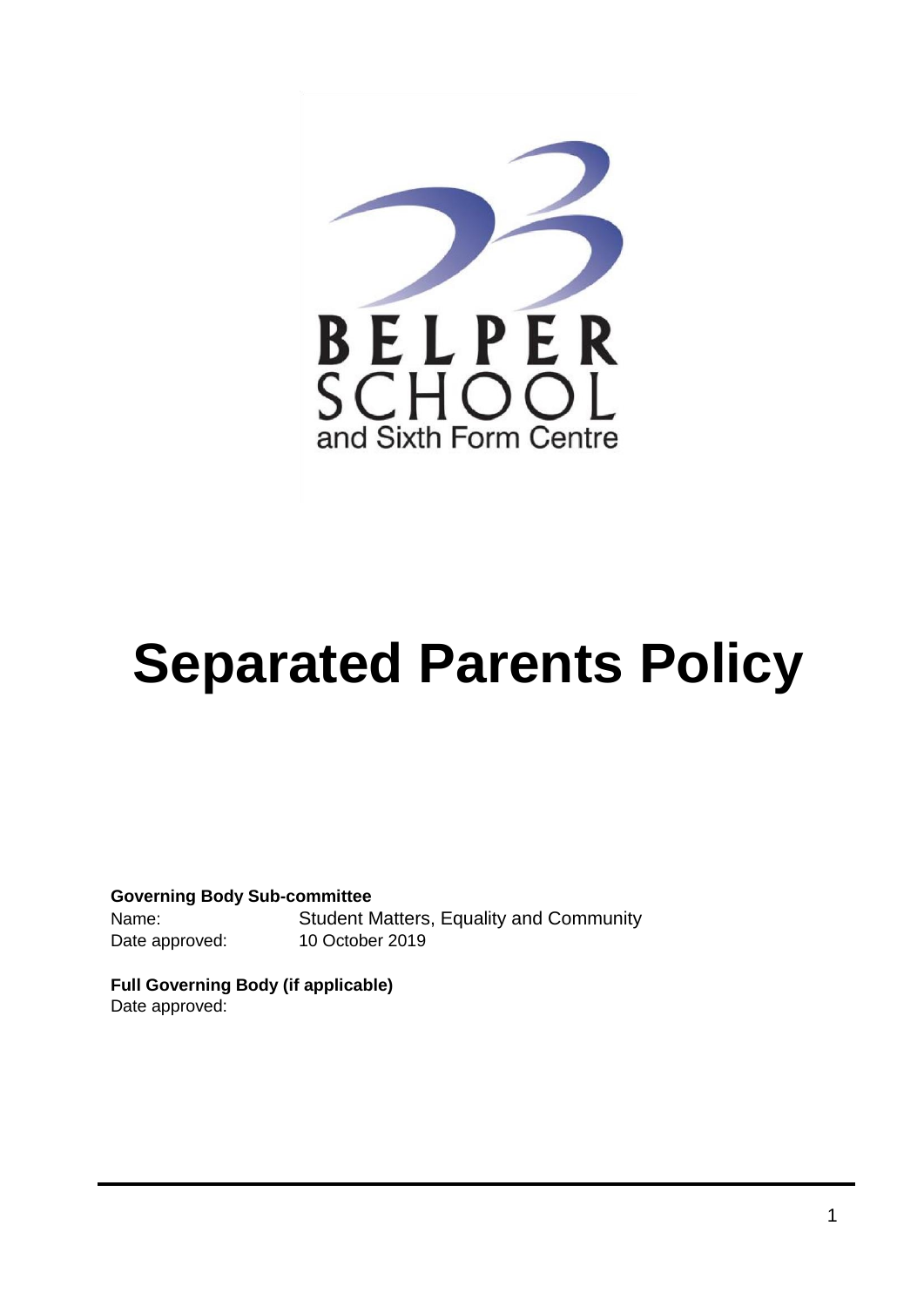

This policy takes into account the following legislation and Derbyshire County Council's requirements for schools:

- Children and Families Act 2014:
- Child Arrangement Order (Sc8 Children Act 1989);
- Human Fertilisation and Embryology Act 2008;
- Private Fostering Arrangements (Children Act 1989, Private Fostering Regulations 2011);
- Special Guardianship Order (Regulations 2005 & 2016);
- DCC Complaints Procedures.

We will also refer to the DfE guidance, September 2018, Understanding and dealing with issues relating to parental responsibility:

[https://www.gov.uk/government/publications/dealing-with-issues-relating-to-parental](https://www.gov.uk/government/publications/dealing-with-issues-relating-to-parental-responsibility/understanding-and-dealing-with-issues-relating-to-parental-responsibility)[responsibility/understanding-and-dealing-with-issues-relating-to-parental-responsibility](https://www.gov.uk/government/publications/dealing-with-issues-relating-to-parental-responsibility/understanding-and-dealing-with-issues-relating-to-parental-responsibility)

### **1. Introduction and Context**

Research and experience have shown that separated parents can work well together in the best interests of their children and can together play a role in their children's education. However, some parents become estranged, and do not work together or in the best interests of their children, especially during the initial stages of their separation. This is very often traumatic for any children concerned where personal family problems can have an impact on the child and on the schools the children attend.

This policy summarises the legal framework and recommended guidance in respect of separated parents. This policy is an attempt to minimise any impact, clarify to all parties what is expected from separated parents and what can be expected from the school / staff.

**The definition of a parent for school purposes** is much wider than for any other situation. The Education Act 1996 defines a parent as:

- *All natural parents, including those that are not married;*
- *Any person who has parental responsibility but is not a natural parent e.g. a legally appointed guardian or the Local Authority named in a Care Order;*
- *Any person who has care of a child or young person i.e. a person with whom the child resides and who looks after the child irrespective of the relationship*

**Who has "Parental Responsibility"?** (The Children Act 1989, amended by the Children and Families Act 2014)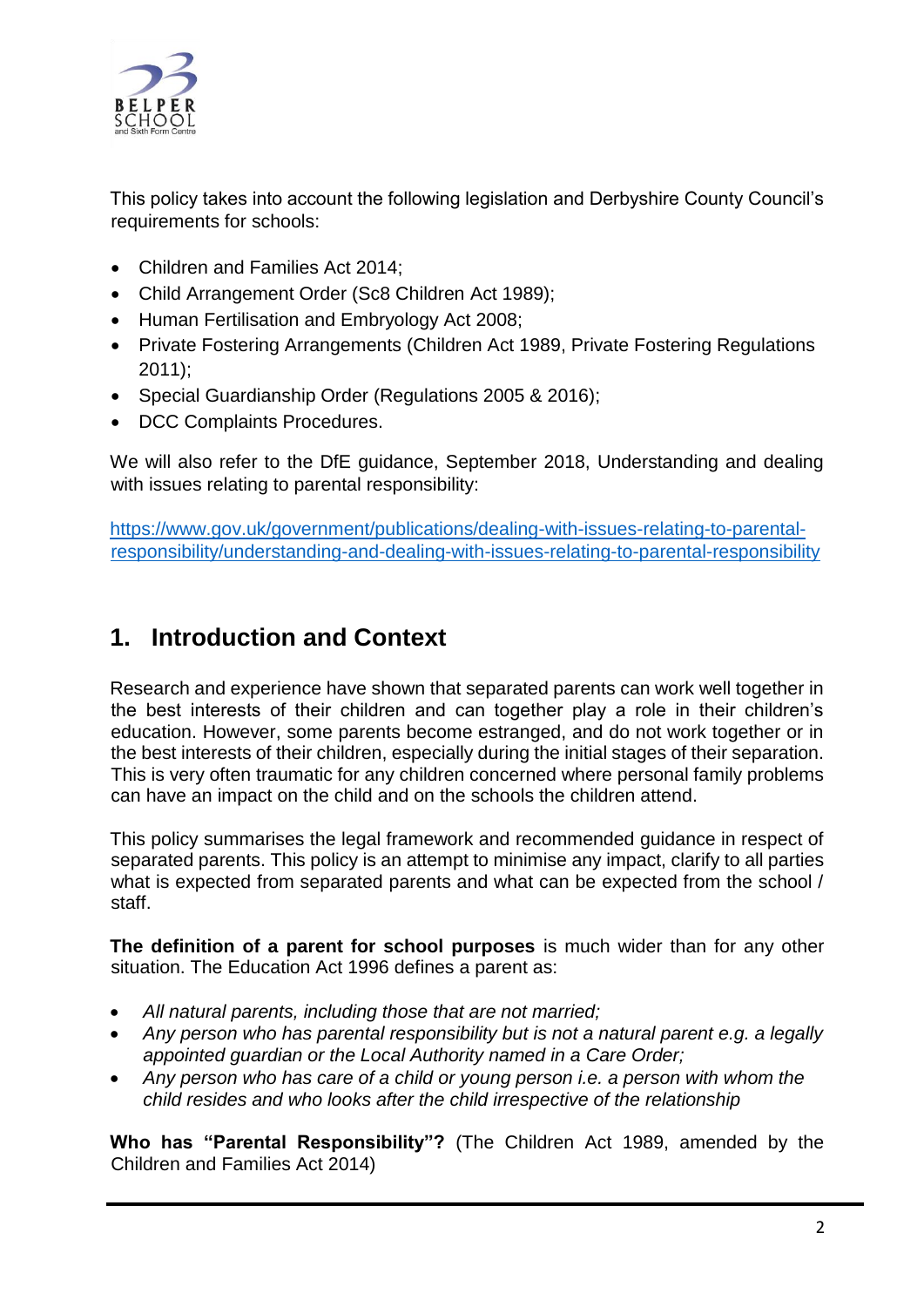

*Having parental responsibility means assuming all the rights, duties, powers, responsibilities and authority that a parent of a child has by law. Parental responsibility can be removed in some circumstances.* 

*People other than a child's natural parents can acquire parental responsibility through:*

- In the case of step-parents, in agreement with the child's mother (and other parent *if that person also has parental responsibility for the child) or as a result of a court order*
- *Being granted a Child Arrangements Order;*
- *Being appointed a Guardian;*
- *Being granted a Residence Order;*
- *Being named in an Emergency Protection Order (although parental responsibility in a such a case is limited to taking reasonable steps to safeguard or promote the child's welfare);*
- *Being granted a Special Guardianship Order;*
- *Adopting a child.*
- *A parent by virtue of the Human Fertilisation and Embryology Act 2008*

If the parents of a child were not married to each other when the child was born, the mother automatically has parental responsibility; however, the father only has parental responsibility from 1st December 2003 and by jointly registering the birth of the child with the mother. He can, however, subsequently acquire parental responsibility by various legal means**.**

### **What does having "care" of a child mean"?**

Having care of a child or young person means that a person who the child lives with and who looks after the child, irrespective of what their relationship is with the child, is considered to be a parent in education law. This could be shown by: Interaction with the school – attending meetings, making phone calls, being on the School's record as being involved (in whatever capacity) etc. Residence with the child where, for all intents and purposes, the person is part of the family, a man or woman married to a parent of a child.

### **For example:**

- Are they listed on school records?
- Does the school have contact details for them?
- Do they meet with teachers/attend parents' evenings?
- Have they been involved with the measures designed to improve attendance?
- Do they contact the school on behalf of the child when s/he is ill?
- Do they live with the child?
- How long has the school known of them being connected with the child?
- Does the adult bring/collect the child to/from school?
- Is the adult married to the parent of the child?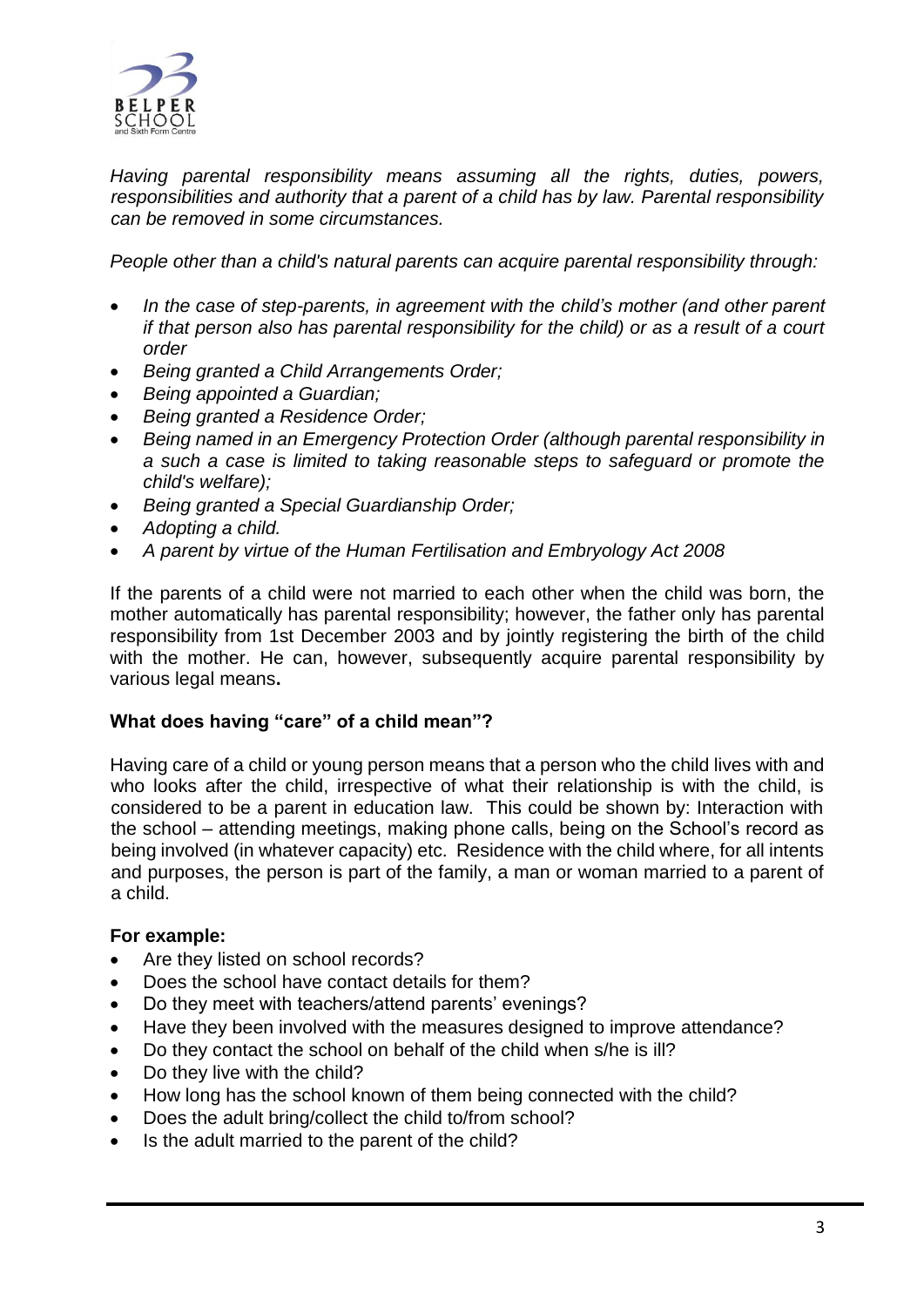

It would not be appropriate to assume that someone having a "casual" relationship with the parent of a child necessarily has 'care of the child' unless we have cause to believe the person has some involvement with the child's life – living with the child could be a determining factor as could the other examples outlined above.

It is therefore those adults who are having significant input to a child's life who can be classified as "parent", having "parental responsibility" or who have "care of a child". As a school we will use this guideline when separated parents make contact.

Parents as defined above are entitled to share in the decisions that are made about their child and to be treated equally by schools. We aim to collaborate with parents in the best interests, and listen to all parties.

All parents can also [receive information about the child,](http://www.legislation.gov.uk/uksi/2005/1437/contents/made) even though, for day-to-day purposes, the school's main contact is likely to be a parent with whom the child lives on school days. There may be occasions when this school needs to decline requests for action from one or more parents.

Individuals who have parental responsibility for, or care of, a child have the same rights as biological parents. For example to:

- $\bullet$  receive information such as pupil reports
- participate in statutory activities such as voting in elections for parent governors
- be asked to give consent such as to the child taking part in school trips
- be informed about meetings involving the child such as a governors' meeting on the child's exclusion

Entitlements also include:

- Appeal against admission decisions
- Ofsted & school based questionnaires
- Attend parent meetings/school events
- Have access to school records, receive copies of school reports, newsletters, invitations to school events, school photographs relating to their child and information about school trips.

The Governing Body recognise that while the parents of some pupils may be separated they are entitled to the above and this entitlement cannot be restricted without a specific court order. In particular, the school does not have the power to act on the request of one parent to restrict another.

The information provided to the school when the child was enrolled detailing whether parents have parental responsibility for the child will be presumed to be correct unless a court order or original birth certificate proving otherwise is provided to the school.

Similarly, the information provided on the address(es) where the child resides will be presumed to be correct unless a court order proving otherwise is provided to the school.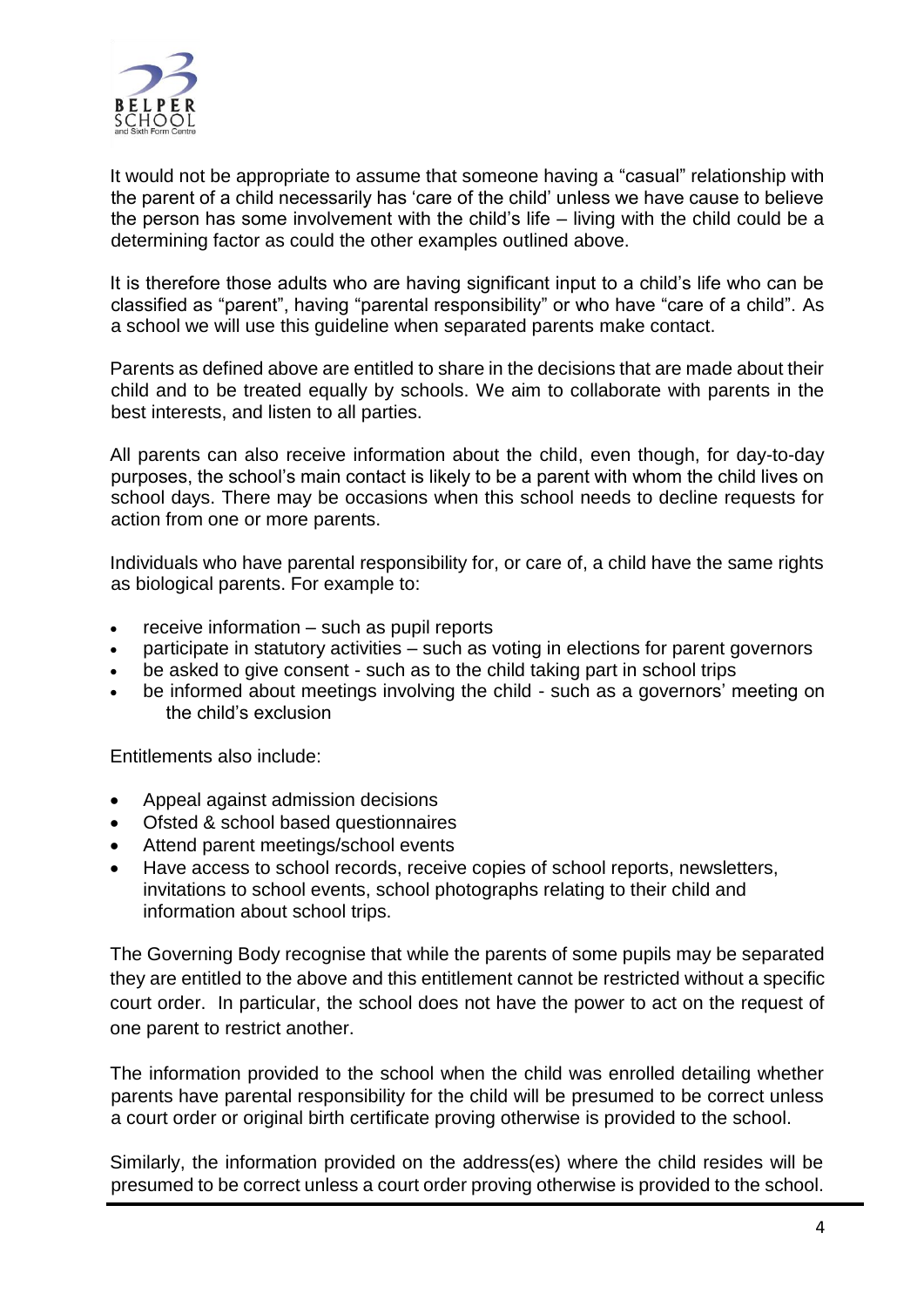

If parental responsibility, addresses and contacts are unclear, then we will make reasonable enquiries to ascertain the information.

If a child or young person and is under 16 and is living with someone other than a close family relative eg- grandparent then this may be a private fostering arrangement and the local authority will need to be notified. We will notify the local authority if this is found to be the case and we have a separate policy on private fostering which we will also refer to in this situation.

In any event and if at any time it appears that there is not anyone with parental responsibility who is caring for a child or if it is unclear, and we have taken reasonable steps to find out, we will involve the Local Authority to help clarify and resolve.

### **2. Our responsibilities**

Belper School fully recognises its responsibilities, and it is our sole wish to promote the best interests of the child, working in partnership with all parents.

We will maintain our open door policy with all parents, and the relevant teacher will be available by appointment to discuss any issues or concerns with regard to separated/divorce estranged parents may have in relation to their child or children at the school.

Parents will be encouraged to resolve any issues around estrangement, contact and access to information without involving Belper School directly.

Issues of estrangement are a civil/private law matter and Belper School cannot be involved in providing mediation, helping an estranged parent to communicate with their child or children, or using the school premises for purposes of contact.

In the event that the parents are unable to agree with one another on decisions regarding their child's educational programme, including but not limited to placement, participation in extracurricular activities, and consent to evaluation and services, Belper School will not arbitrate and will ask parents to resolve the issues between themselves and to revert to the school with the solution.

In cases where there is continued conflict and this cannot be resolved, we will advise the aggrieved parent to pursue the matter through the Family Court.

The interests of the child will always be paramount when deciding whether to accommodate a request from an estranged parent. We recognise that a Court Order can restrict a parent in having contact/access to information and we may be bound by this. In this situation we will consult with the Local Authority to obtain advice as this may constitute a safeguarding concern.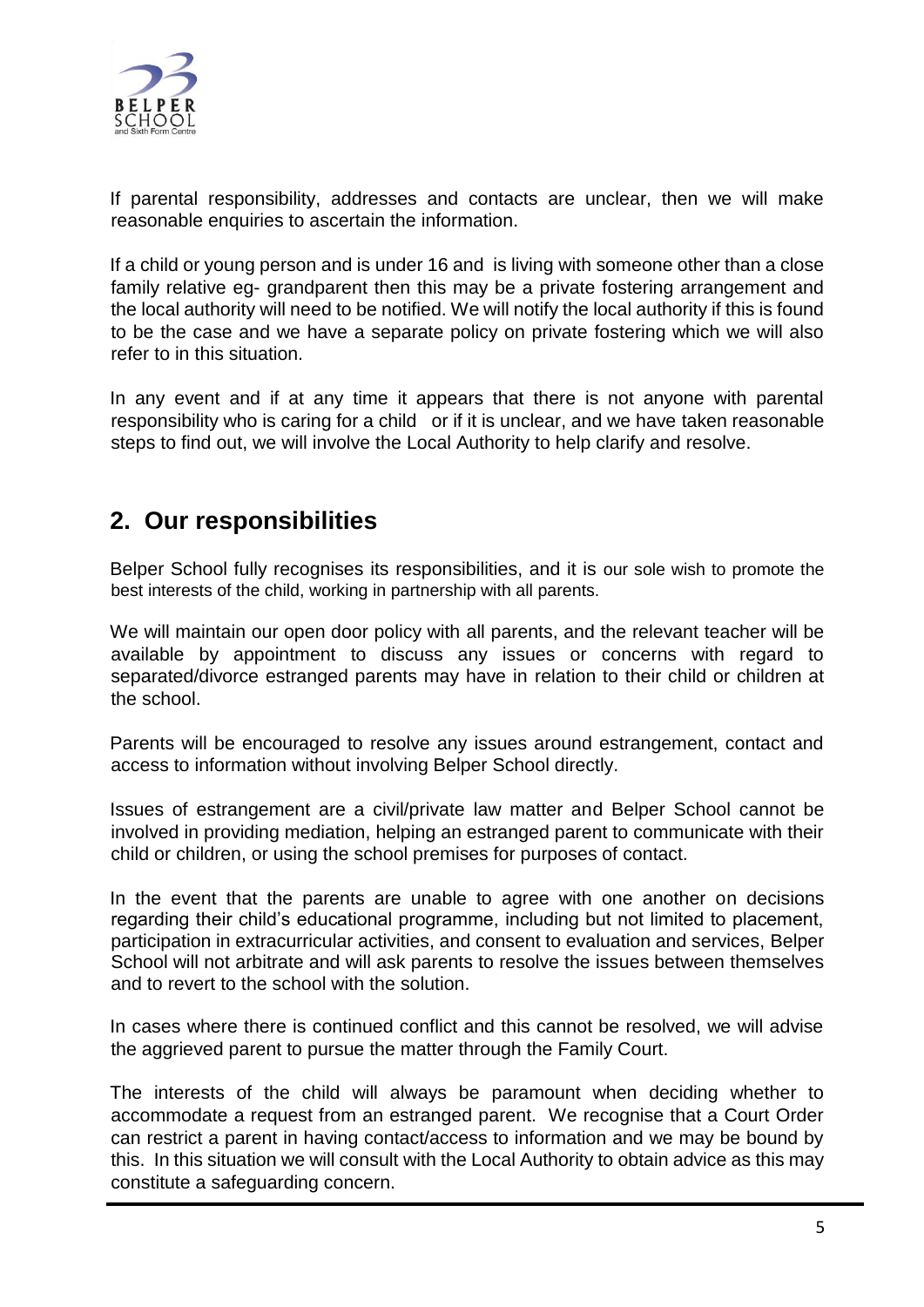

In any event whereby the parents' estrangement appears to impact upon the health, wellbeing and safety of a child the matter will be referred to the Local Authority for advice.

Should there be any disagreement between this school and the parent Belper School may advise the parent to use the Complaints process.

### **3. Our Policy**

It is the responsibility of the parents to inform the school when there is a change in family circumstances. Our School needs to be kept up to date with contact details, arrangements for collecting children and emergencies.

We encourage parents to tell us at an early stage if there is a change in family circumstances. Whenever possible, staff will be informed of such changes so that suitable support can be offered. We will, however, recognise the sensitivity of some situations and maintain the level of confidentiality requested by parents as far as possible

Newsletters and general school updates are available to all parents via the school website and are also usually distributed via the child. These updates will contain all the main events within school, including; productions, sports days, parents' evenings, etc. Occasionally letters are sent to individual classes/students regarding subject specific trips/events. We would expect parents to communicate these messages to each other as and when appropriate.

We will hold a yearly subject parent/carer evening for each year group. There is also an opportunity each spring at Mid-Year Tutor Review for parents/carers to speak with the tutor about their child's progress. We would expect parents to communicate with each other regarding these arrangements.

Whilst Belper School will consider separate appointments at these events by prior agreements only, or when a court order is in place restricting contacts between both parents, the school has no obligation to do so.

We expect that parents should liaise and communicate directly with each other in matters such as the ordering of school photographs; tickets for performances, enrichment activities and other instances.

A parent as defined in education law has the right to receive progress reports and review pupil records of their children. Parents also may apply to access their child's school information via the Parental Portal.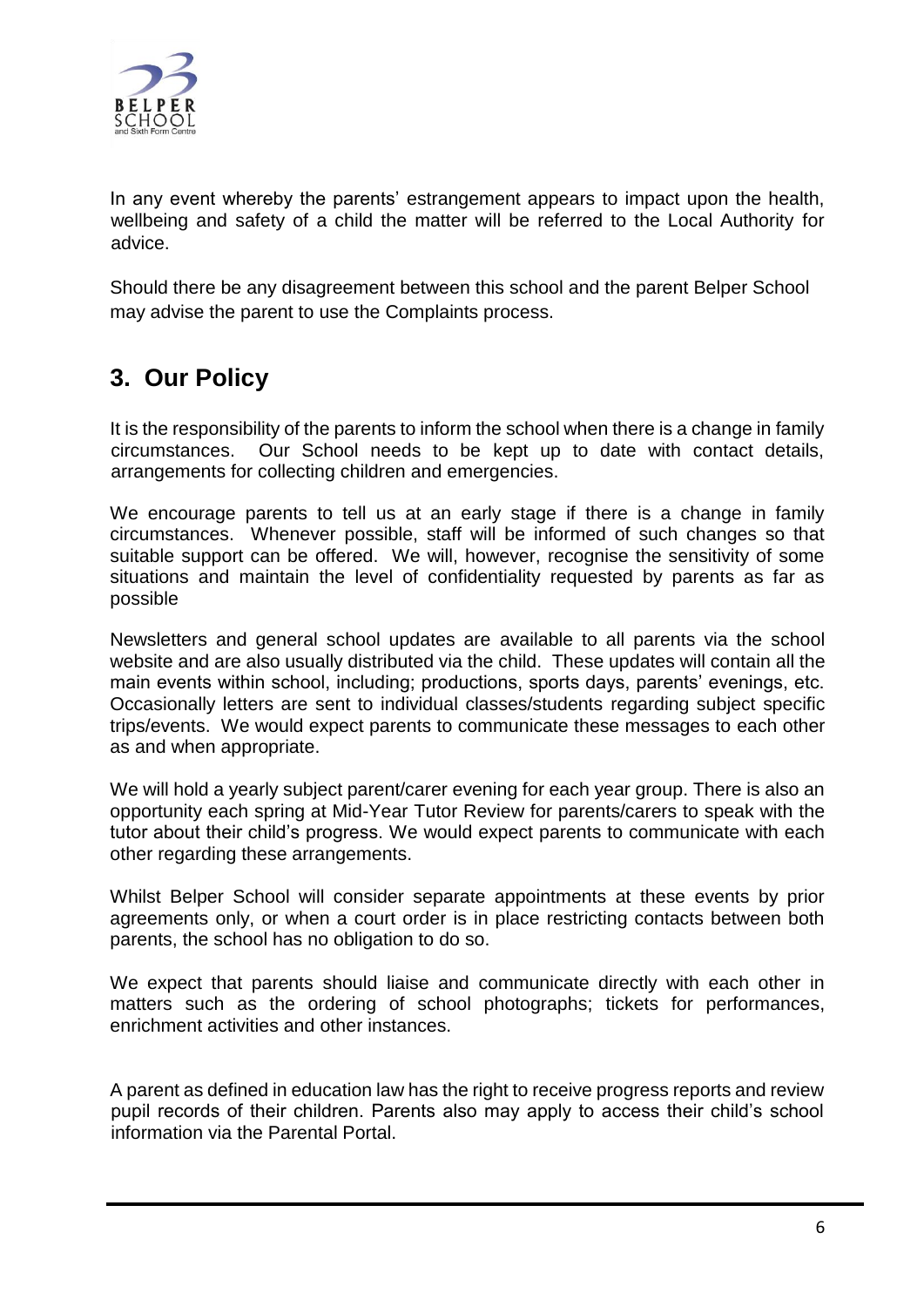

If the parents are separated or divorced, progress reports will be sent to the parent at the address in the school's records specifying where the child resides with the expectation that he/she will share the report with the other parent.

If the child is subject to a joint Child Arrangements Order and the school's records formally capture that the child resides at two addresses, then progress reports will be sent to both addresses. Separated parents can continue to access the Parental Portal information. This includes information relating to attendance and exclusions, unless outside agency advice has been sought and it is felt it would be detrimental to the child to communicate this information to the parent the child no longer resides with.

The school will send copies of the progress reports to a parent with whom the child does not reside only if that parent submits a written request.

#### In the matter of the release of a child or children during the school day:

Belper School will follow the standard agreed procedure in the release of a child or children.

In the case of separated parents our School will release a child or children to a parent or named contact, in accordance with any specific arrangements or a Court Order notified to the school.

If one parent seeks to remove the child from school in contravention of the notified arrangements, and the parent to whom the child would normally be released has not consented these steps will be followed:-

- The Head Teacher, designated Deputy Head or Senior Designated Safeguarding Lead or a member of the Safeguarding Team will meet with the parent seeking to remove/collect the child and, in his/her presence, telephone the parent to whom the child would normally be released and explain the request.
- If the parent to whom the child would normally be released agrees, the child may be released and the records will reflect that the permission was granted in this instance.
- In the event that the parent to whom the child would normally be released to cannot be reached, the Head Teacher or staff member dealing with the issue may make a decision based upon all relevant information available to him/her.
- The Head Teacher or staff member may have to refuse permission if agreement/consent cannot be obtained and may need to take advice before a child or children are collected / released.
	- Belper School cannot **prevent** the other parent collecting the child or children but we will endeavour to reach an agreement and this may mean keeping the child or children safe whilst Belper School staff try and reach such an agreement.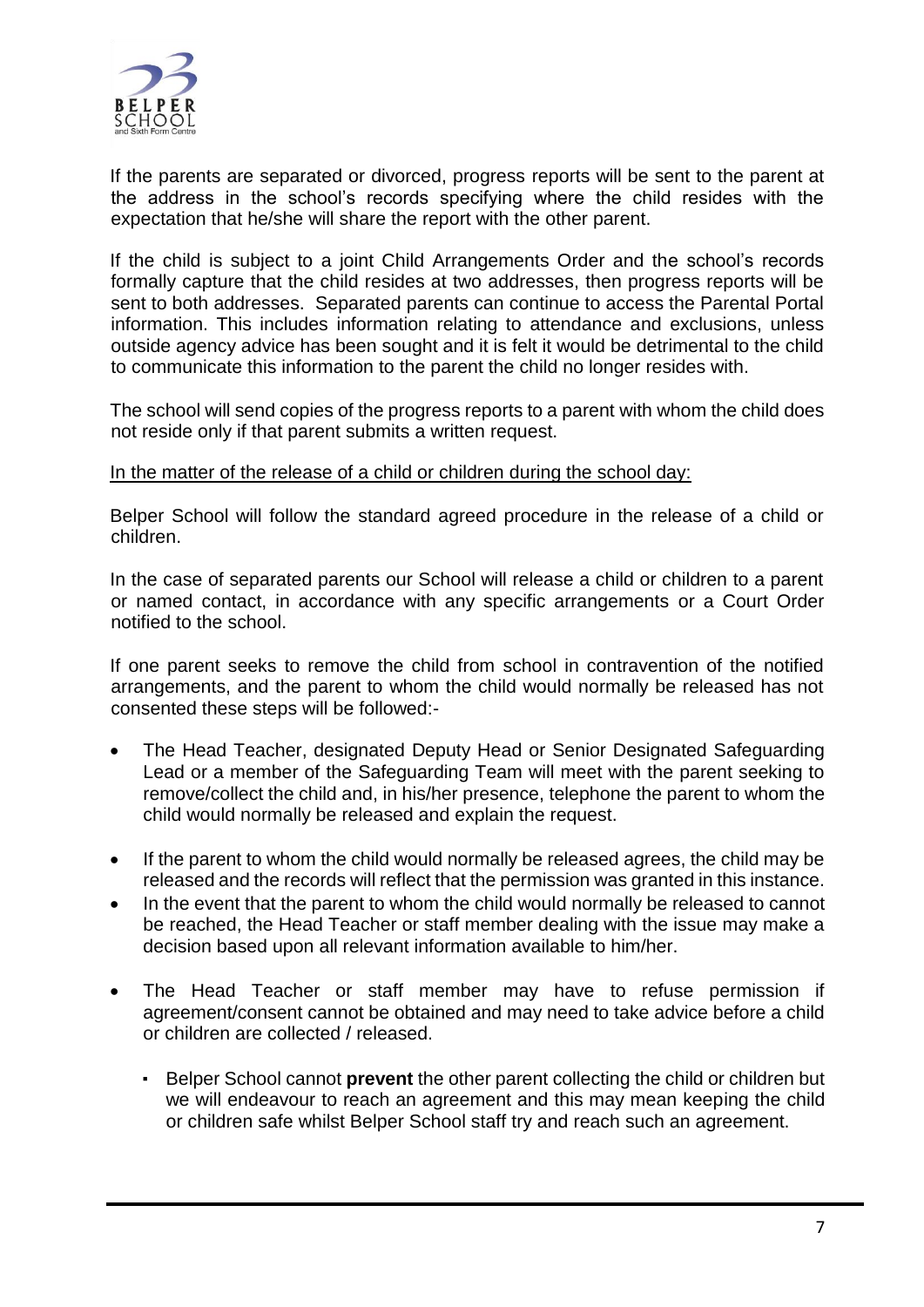

- **If there is a Court Order restricting contact or it is in contravention of any access** agreement, the child or children will not be released into their care and the other parent advised to take the necessary action which does not involve the school. If it is deemed necessary by the school to protect the child or children's health and welfare, the school shall immediately contact the police and the Local Authority where relevant.
- During any discussion or communication with parents, the child or children may be supervised by an appropriate member of school staff in a separate room to avoid causing any upset to the child or children.
- In circumstances if there is a belief that a possible abduction of the child may occur or if the parent is disruptive, the police should be notified immediately and the Local Authority notified.

### **4. Management of the Policy**

The Head Teacher/Safeguarding Designated Lead(s)/ Safeguarding Team will familiarise themselves with this policy and ensure all Staff, Governors and Volunteers are aware of the procedures to follow should the need occur.

The policy will be made available to parents and published on our school website.

**Signed by: Signed by:**

**Head Teacher Chair of Governors**

**Date: Date:**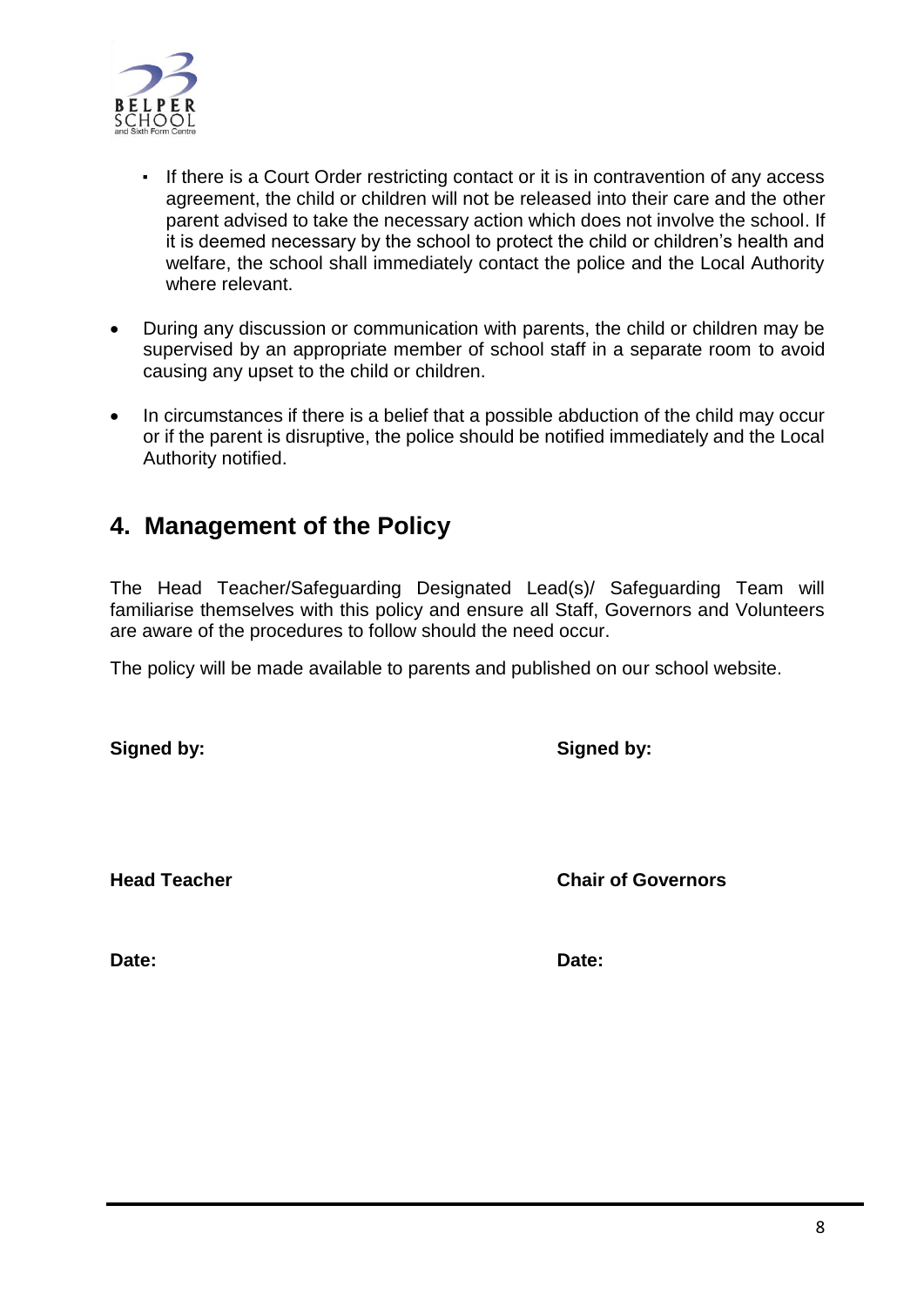

### **Appendix A Child Arrangements Orders**

Applications for child arrangements orders are usually between private individuals, under s8 Children Act 1989. Where someone seeks an order in respect of a child who is in the care of the local authority it will be considered a public law matter.

In private law cases the child is not a party to the proceedings unless there are particular circumstances that make the case complex. The court can request a welfare report under s7 Children Act 1989, either from the local authority or from a Children and Family Reporter who is an officer appointed by Cafcass. The report will usually inform the court of the child's wishes and feelings, but the officer will make a recommendation based on what they think is in the child's best interests rather than just report on the child's wishes.

In some circumstances the court may order that the child is made a party to the proceedings. A Children's Guardian (who again is an officer of Cafcass) is appointed to represent the child in the proceedings and the Guardian will appoint a solicitor. If the child and Guardian do not agree on what recommendations to make to the court and the child is of sufficient age and understanding, they will be able to instruct a solicitor directly to represent their views and the Guardian will present their own views to the court.

Certain categories of people are entitled to make an application for a child arrangements order under s8 without having to seek permission from the court first, and they are:

- 1. The parent, guardian or special guardian of a child;
- 2. Any person who has parental responsibility;
- 3. Anyone who holds a residence order in respect of the child;
- 4. Any party to a marriage or civil partnership where the child is a child of the family;
- 5. Anyone with whom the child has lived for at least three years;
- 6. Anyone who has obtained the consent of:
	- a) a residence order;
	- b) the local authority if the child is in their care; or
	- c) everyone who has parental responsibility for the child.

Other people can make an application to the court for permission to issue an application for a child arrangements order. In deciding whether to give permission the court will take into account, amongst other things:

- 1. The nature of the application;
- 2. The applicant's connection with the child;
- 3. The risk there might be of the proposed application disrupting the child's life to such an extent that they should be harmed by it.

It is via this route that wider family members such as grandparents are able to apply for orders in respect of their grandchildren.

#### **The Welfare Checklist - Section 1 Children Act 1989**

When a court considers any question relating to the upbringing of a child under the Children Act 1989 it must have regard to the welfare checklist set out in s1 of that Act. Among the things the court must consider are: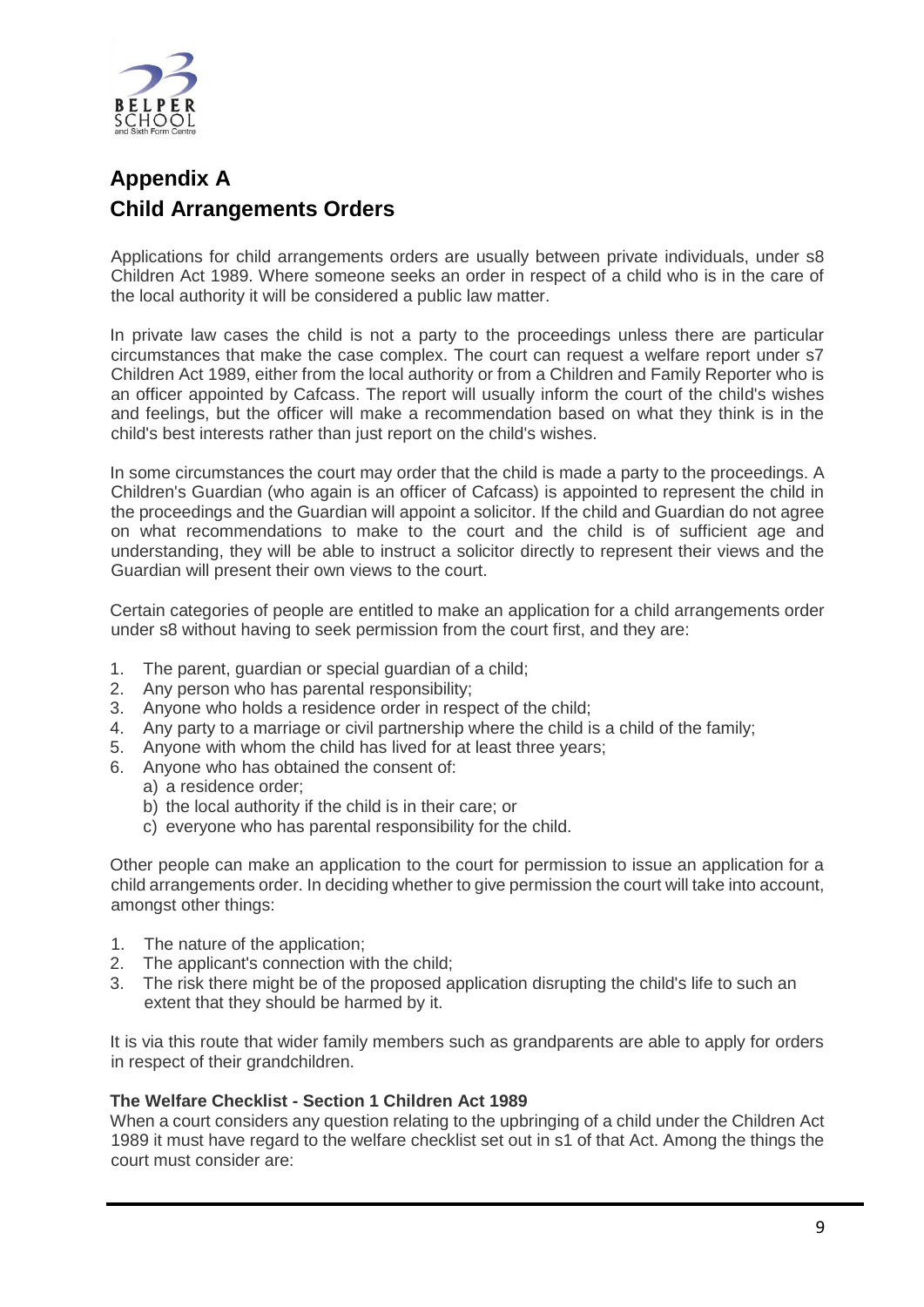

- 1. The ascertainable wishes and feelings of the child concerned (considered in light of his age and understanding);
- 2. His physical, emotional and/or educational needs;
- 3. The likely effect on him of any change in his circumstances;
- 4. His age, sex, background and any characteristics of his, which the court considers relevant;
- 5. Any harm which he has suffered or is at risk of suffering;
- 6. How capable each of his parents and any other person in relation to whom the court considers the question to be relevant, is of meeting his needs;
- 7. The range of powers available to the court under the Children Act 1989 in the proceedings in question.

For all proceedings under the Children Act 1989 when the court considers a question of the child's upbringing the child's welfare is the court's paramount consideration.

#### **Child Arrangements Orders - Section 8 Children Act 1989**

These orders decide who the child is to live with and/or who the child will spend time with, and can be granted to more than one person whether they live together or not. If a child arrangements order states that the child will live with a person, that person will have parental responsibility for that child until the order ceases. Contact with a child can either be direct e.g. face to face meetings, or indirect e.g. by letter or exchange of cards.

Some orders will make very specific arrangements for the child, other orders will be more open with detailed arrangements to be made between the parties by agreement. Child arrangements orders are not only made in respect of parents; there can also be orders for arrangements between siblings, and wider family members. Sometimes the order will give directions that contact is to be supervised by a third person, or that contact is to take place in a specific location. Failure to comply with an order may result in the court making further orders specifying activities for a party to undertake or the court making other enforcement orders which can include an order for unpaid work.

#### **Parental Responsibility - Sections 3 and 4 Children Act 1989**

Parental responsibility means all the rights, duties, powers, responsibilities and authority, which by law a parent of a child has in relation to the child and his property.

The birth mother of a child will always have parental responsibility unless it is extinguished by the making of an adoption order to another person.

Where the child's father and mother are married to each other at the time of the birth, they both have parental responsibility for the child.

Where the child's mother and father are not married to each other at the time of the birth the general rule is that the mother has sole parental responsibility for the child. However, an unmarried father will have parental responsibility for a child born after 1st December 2003 if he is named on the Register.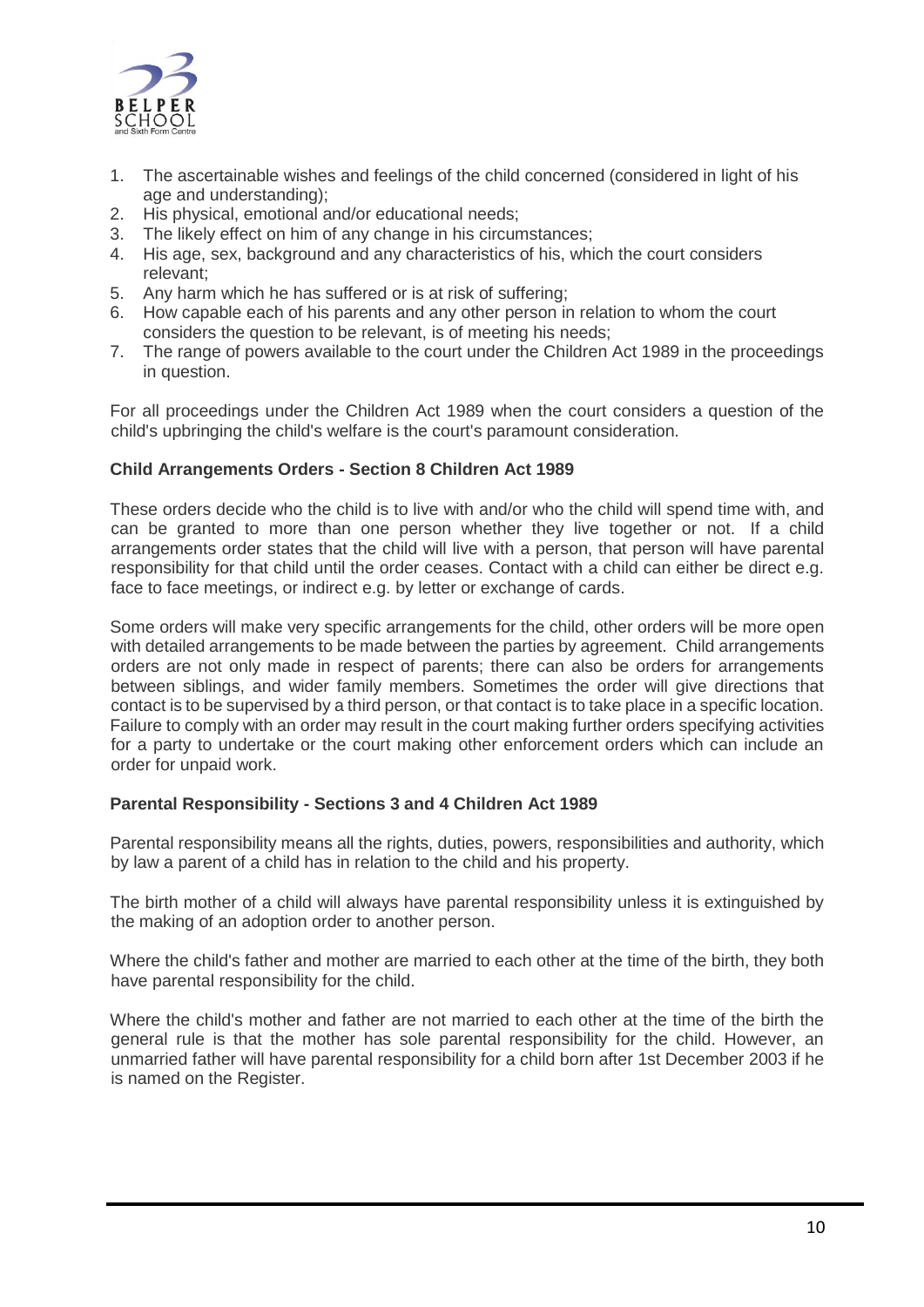

Other ways in which a father can obtain parental responsibility are by:

- 1. drawing up an agreement with the mother (a parental responsibility agreement), which is a specific form that has to be signed by both parents;
- 2. marrying the mother;
- 3. the court making a child arrangements order for parental responsibility if the parents cannot agree on the father having parental responsibility.

Other people may acquire parental responsibility by entering into an agreement if they are the husband or civil partner of the mother, or if they obtain a child arrangements order for residence. More than one person can have parental responsibility for the same child at the same time. Parental responsibility is shared between everyone, but where more than one person has parental responsibility for a child each of them may act alone in meeting that responsibility except in circumstances where the consent of everyone with parental responsibility is required.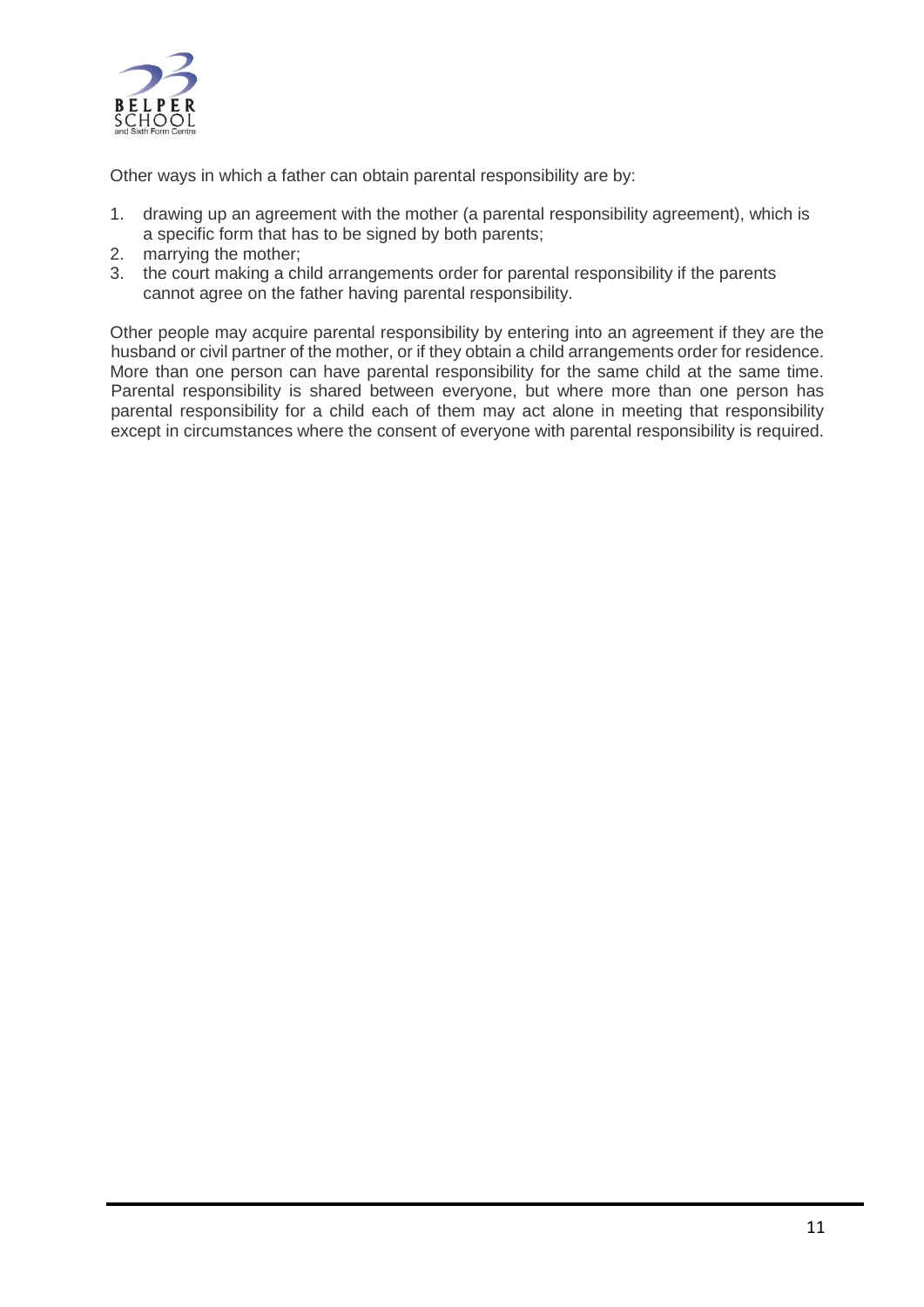

## **Appendix B Information Chart**

| Type of<br>Relationship    | Who has this relationship                                                                                                                                                                                                                                                                                                                                                                                                                                                                                                                                                                                         | <b>Further information</b>                                                                                                                                                                                                                                                                                                                                                                                                                                                                                                                                            |
|----------------------------|-------------------------------------------------------------------------------------------------------------------------------------------------------------------------------------------------------------------------------------------------------------------------------------------------------------------------------------------------------------------------------------------------------------------------------------------------------------------------------------------------------------------------------------------------------------------------------------------------------------------|-----------------------------------------------------------------------------------------------------------------------------------------------------------------------------------------------------------------------------------------------------------------------------------------------------------------------------------------------------------------------------------------------------------------------------------------------------------------------------------------------------------------------------------------------------------------------|
| Parent                     | All natural parents, including those not married<br>Anyone who has parental responsibility (see below)<br>Any person who has care of a child (see below)<br>Parents may be separated, but they are still a parent unless this is restricted by a court order.<br>The school does not have the power to act on request of one parent to restrict another                                                                                                                                                                                                                                                           | All parents are entitled to a share in the<br>educational decisions made around the child<br>and the school must treat them equally<br>Parents have equal rights to receive<br>information from the school around the<br>educational life of the child. However, there is<br>an expectation that certain information will be<br>communicated between the parents without<br>involving the school<br>(see policy for more details)                                                                                                                                     |
| Parental<br>Responsibility | Child"s natural mother under all circumstances.<br>Child's natural father, if;<br>he is married to the mother at the child"s birth or, if not married, being on the child"s<br>$\bullet$<br>birth certificate (from 01-02-2003 onwards)<br>he has drawn up an agreement with the mother (a parental responsibility agreement),<br>which is a specific form that has to be signed by both parents<br>he has married the mother<br>$\bullet$<br>the court has made a child arrangements order for parental responsibility if the<br>$\bullet$<br>parents cannot agree on the father having parental responsibility. | The information received by the school on<br>admission detailing whether parents have<br>parental responsibility for the child will be<br>presumed to be correct unless an original birth<br>certificate or court order is produced to the<br>school proving otherwise<br>Similarly information provided on the<br>address(es) where the child resides will be<br>presumed to be correct, unless a court order<br>proving otherwise is provided to the school<br>For more information on this subject go to<br>https://www.gov.uk/parental-<br>rightsresponsibilities |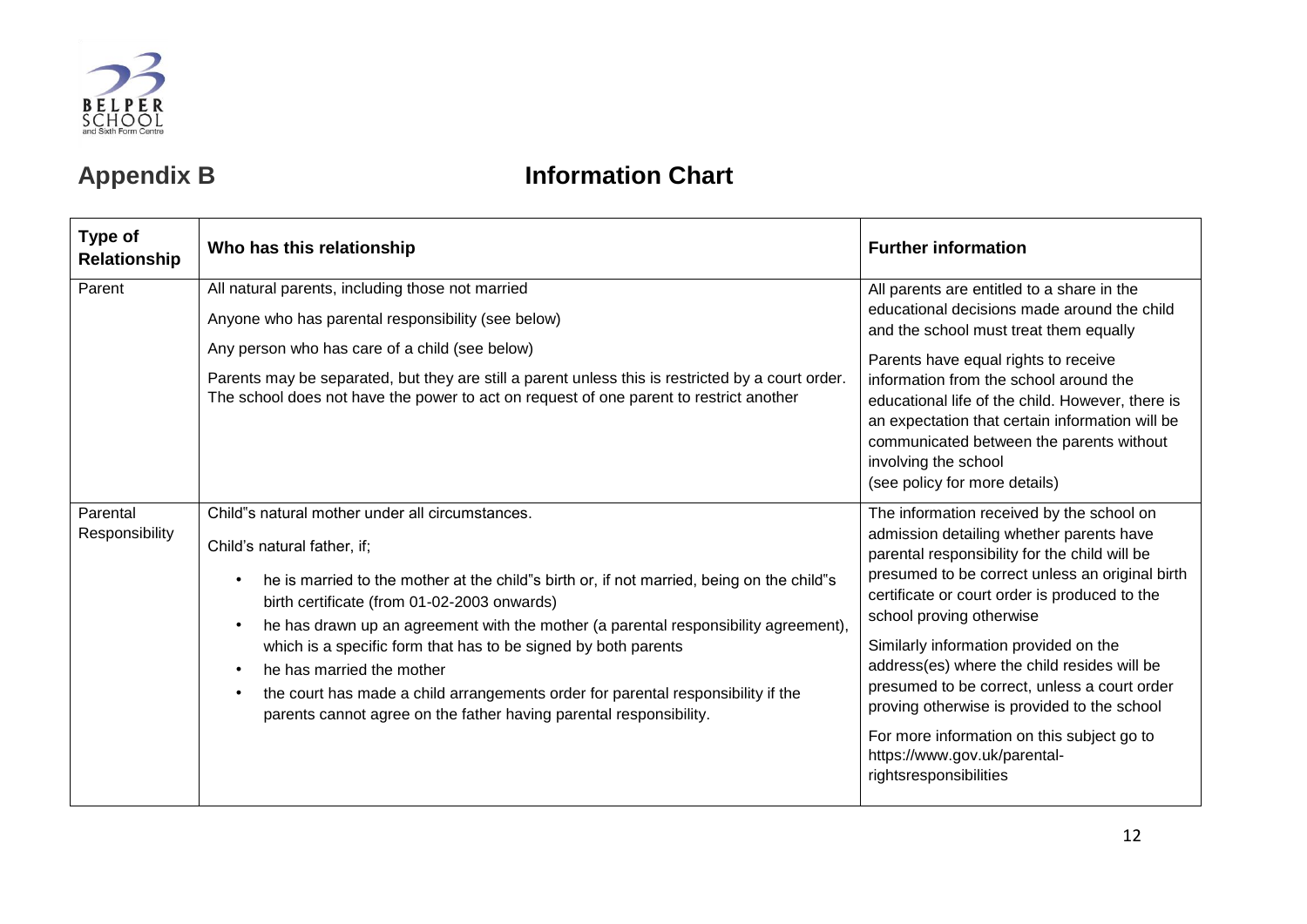

| <b>Type of</b><br>Relationship | Who has this relationship                                                                                                                                                                                                                                                                                                                                                                   | <b>Further information</b> |
|--------------------------------|---------------------------------------------------------------------------------------------------------------------------------------------------------------------------------------------------------------------------------------------------------------------------------------------------------------------------------------------------------------------------------------------|----------------------------|
|                                | Other people may acquire parental responsibility by entering into an agreement if they are the<br>husband or civil partner of the mother, or if they obtain a child arrangements order for<br>residence.                                                                                                                                                                                    |                            |
|                                | More than one person can have parental responsibility for the same child at the same time.<br>Parental responsibility is shared between everyone, but where more than one person has<br>parental responsibility for a child each of them may act alone in meeting that responsibility<br>except in circumstances where the consent of everyone with parental responsibility is<br>required. |                            |
|                                | In the case of step-parents, in agreement with the child"s mother (and other parent if that person<br>also has parental responsibility for the child) or as a result of a court order                                                                                                                                                                                                       |                            |
|                                | A legally appointed guardian e.g. Local Authority named on a care order                                                                                                                                                                                                                                                                                                                     |                            |
|                                | Being named on an Emergency Protection Order, although this usually limits the parental<br>responsibility to taking reasonable steps to safeguard or promote the child"s welfare                                                                                                                                                                                                            |                            |
|                                |                                                                                                                                                                                                                                                                                                                                                                                             |                            |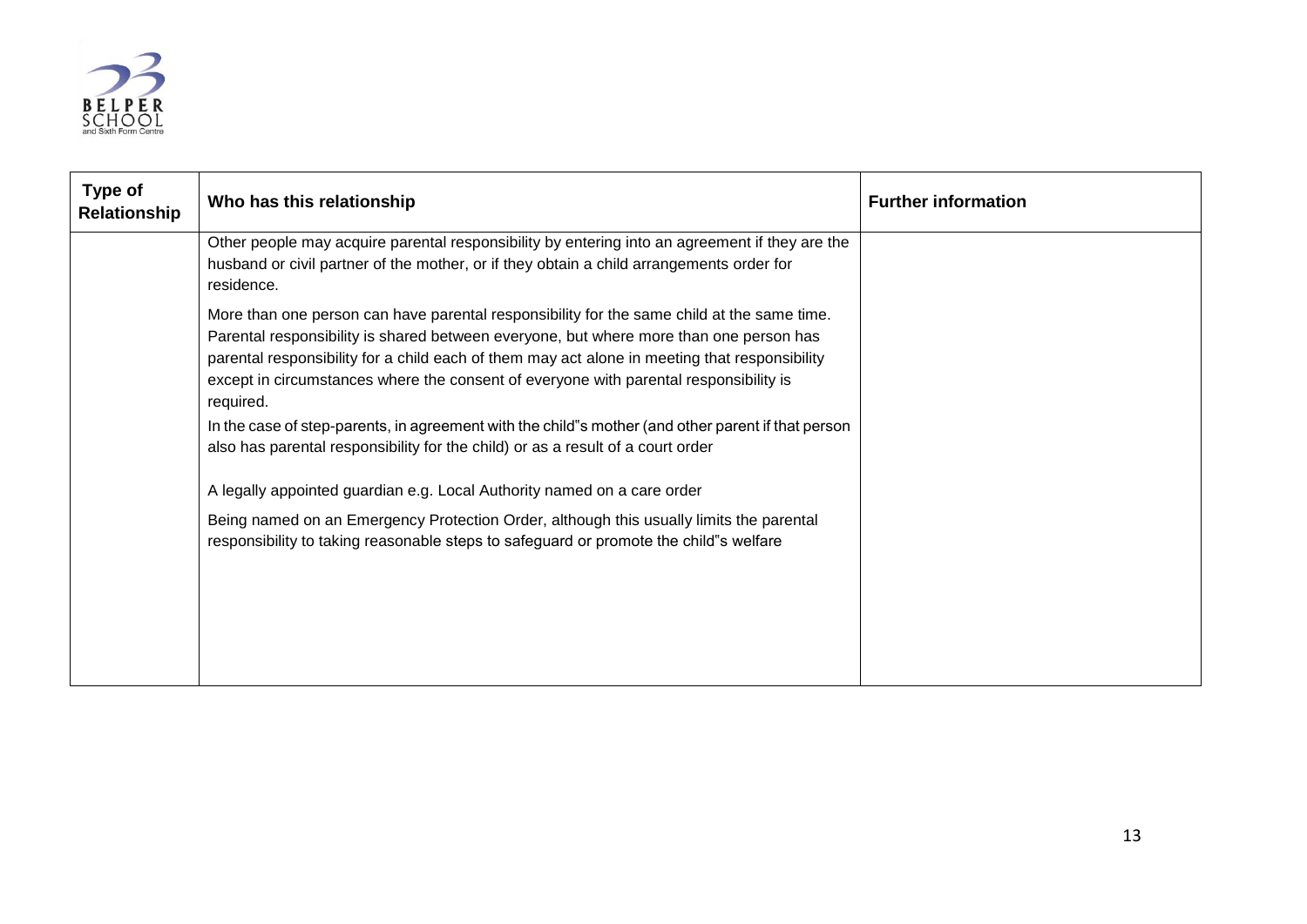

| Type of<br>Relationship | Who has this relationship                                                                                                                                                                                                                                                                                                                                                                                                                                                                                                    | <b>Further information</b>                                            |
|-------------------------|------------------------------------------------------------------------------------------------------------------------------------------------------------------------------------------------------------------------------------------------------------------------------------------------------------------------------------------------------------------------------------------------------------------------------------------------------------------------------------------------------------------------------|-----------------------------------------------------------------------|
| Care of a Child         | Any adult with whom the child resides and who looks after the child, irrespective of the blood<br>or legal relationship. This can be shown by interaction with the school e.g.<br>attending meetings, phone calls, being on the school record as involved with the child (in<br>whatever capacity)                                                                                                                                                                                                                           | Having care of a child confers similar rights to<br>those of a parent |
|                         | Residence with the child where to all intents and purposes the person is part of the family                                                                                                                                                                                                                                                                                                                                                                                                                                  |                                                                       |
|                         | Being married to the other parent                                                                                                                                                                                                                                                                                                                                                                                                                                                                                            |                                                                       |
|                         | Examples below will help establish this relationship                                                                                                                                                                                                                                                                                                                                                                                                                                                                         |                                                                       |
|                         | Are they listed on school records?<br>Does the school have contact details for them?<br>Do they meet with teachers/attend parents" evenings?<br>٠<br>Have they been involved with the measures designed to improve attendance?<br>Do they contact the school on behalf of the child when s/he is ill?<br>Do they live with the child?<br>How long has the school known of them being connected with the child?<br>Does the adult bring/collect the child to/from school?<br>Is the adult married to the parent of the child? |                                                                       |